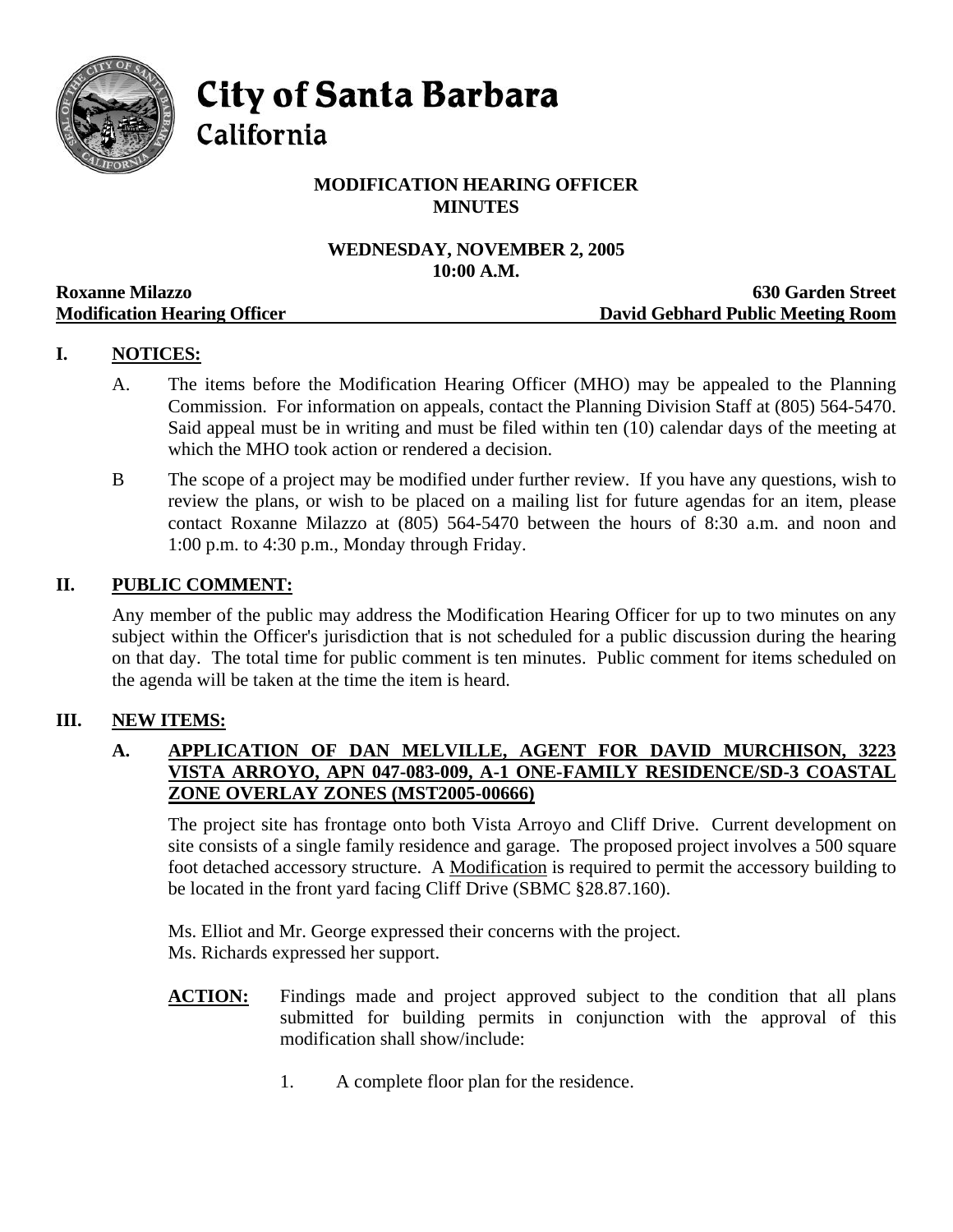- 2. A copy of the arborist's report with its tree protection measures which need to be followed during construction.
- 3. The required thirty-five foot (35') front yard setbacks off both street frontages.
- 4. Solar access limitations on the elevations.
- 5. A note on the accessory floor plan that states that this area is not to be used as a separate dwelling unit or to increase the number of the group home's residents over 6 individuals.
- 6. Prior to issuance of any building permits in conjunction with the approval of this modification, the owner(s) shall record a Zoning Compliance Declaration.

## **B. APPLICATION OF WOODY BOYCE, AGENT FOR CHUCK SANTRY AND CHRISTI SOTO, 1744 PROSPECT AVENUE, APN 027-147-028, R-2 TWO-FAMILY RESIDENCE ZONE (MST2005-00588)**

The project site is currently developed with a single family residence and detached garage. The proposed project involves demolition and replacement of the garage and the addition of a deck above. A Modification is required to permit the deck to be located within the required front and interior yard setbacks (SBMC §28.18.060).

This project was subject to review by the Architectural Board of Review (ABR) pursuant to SBMC §22.68.

**ACTION**: Findings made and project approved subject to the condition that all plans submitted for building permits in conjunction with the approval of this modification shall show all portions of the new structure constructed completely on the private property.

### **C. APPLICATION OF JEFF DOUBET, AGENT FOR JORGE AND MARINA GROSS, 2905 VALENCIA DRIVE, APN 053-371-008, E-3 ONE-FAMILY RESIDENCE ZONE (MST2005-00653)**

The project site is currently developed with a single family residence and detached garage with storage. The proposed project involves a 161 square foot first floor addition to the residence. A Modification is required to permit the addition to reduce the required open yard area (SBMC §28.15.060).

This project was subject to review by the Architectural Board of Review (ABR) pursuant to SBMC §22.68.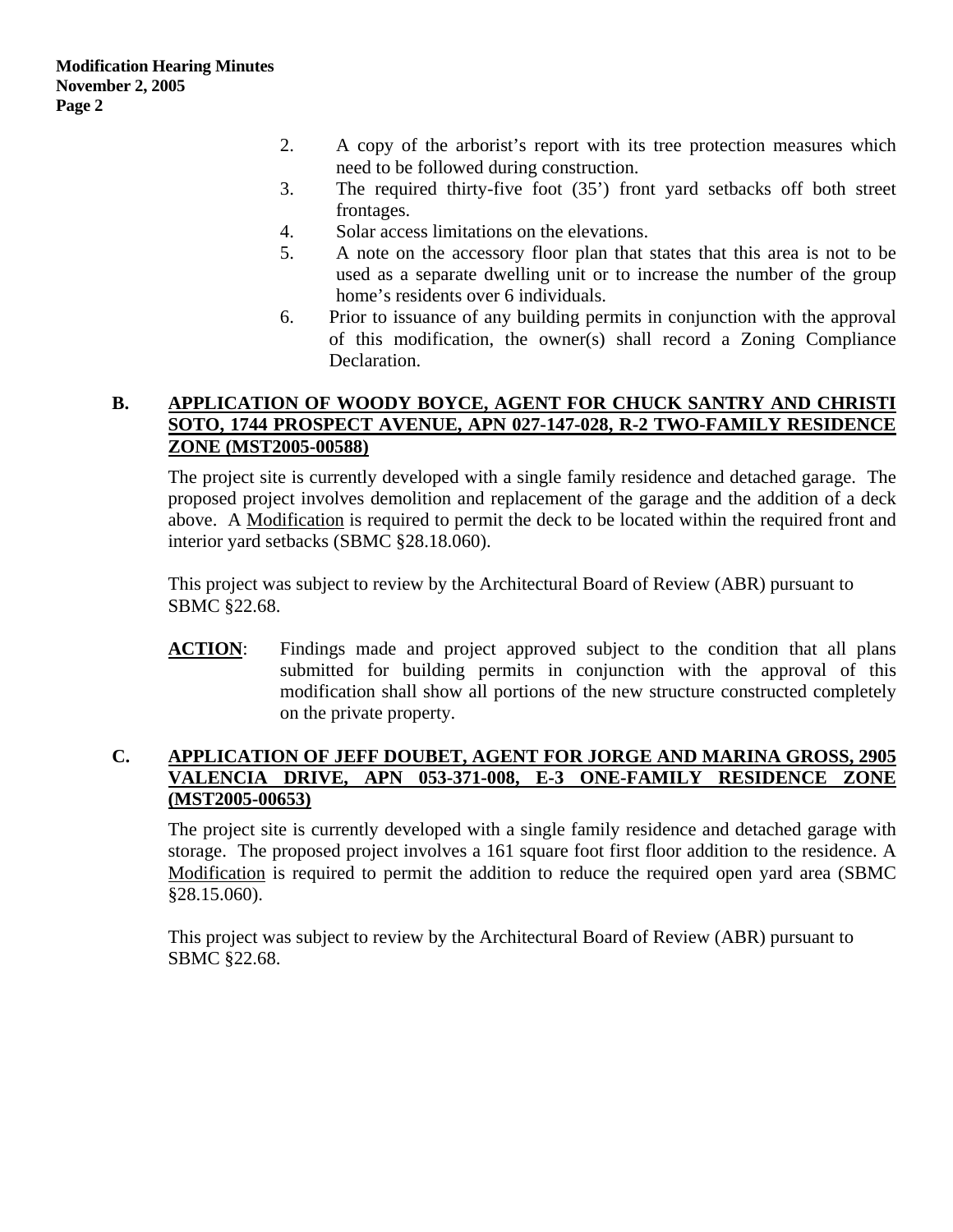- **ACTION:** Findings made and project approved subject to the condition that all plans submitted for building permits in conjunction with the approval of this modification shall show:
	- 1. The open yard being maintained as shown on the approved site plan.
	- 2. A note on the site plan that the garage shall be accessible to vehicles at all times.

#### **D. APPLICATION OF CAROL GROSS, AGENT FOR MARINA BEACH MOTEL, 21 BATH STREET, APN 033-091-003, R-4 HOTEL-MOTEL-MULTIPLE FAMILY/SD-3 COASTAL OVERLAY ZONES (MST2005-00597)**

The project site is located on the corner of Bath and Mason Streets. Current development on site consists of a twenty-eight (28) room motel. The proposed project involves the replacement of three patio fence enclosures. A Modification is required to permit fences, exceeding three and one-half feet  $(3\frac{1}{2})$  in height to be located within ten-feet  $(10')$  of a front lot line (SBMC §28.87.170).

This project was subject to review by the Architectural Board of Review (ABR) pursuant to SBMC §22.68.

A letter of support from Ms. Traxler, Ms. Neer, and Mr. Charlton was read for the record.

**ACTION:** Findings made and project approved as submitted.

## **E. APPLICATION OF TODD ELIASSEN, AGENT FOR CYNTHIA HOWARD, 122 NATOMA AVENUE, APN 033-072-010, R-4 HOTEL-MOTEL-MULTIPLE FAMILY RESIDENCE/SD-3 COASTAL OVERLAY ZONES (MST2005-00600)**

The project site is currently developed with a two-story duplex and detached two-car garage. The proposed project involves the "as-built" enclosure of a lower level porch. A Modification is required to permit the enclosure within the required six-foot (6') interior yard setback (SBMC §28.21.060).

This project was subject to review by the Historic Landmark Commission (HLC) pursuant to SBMC §22.22.

**ACTION:** Findings made and project approved as submitted.

# **F. APPLICATION OF RICK MOKLER, 1320 MORRISON AVENUE, APN 029-091-022, R-2 TWO-FAMILY RESIDENCE ZONE (MST2005-00526)**

The project site is currently developed with a single-family residence and garage. The proposed project involves 367 square-feet of first floor and 426 square-feet of second floor additions to the residence. A Modification is required to permit the addition to reduce the required open yard area (SBMC§28.18.060).